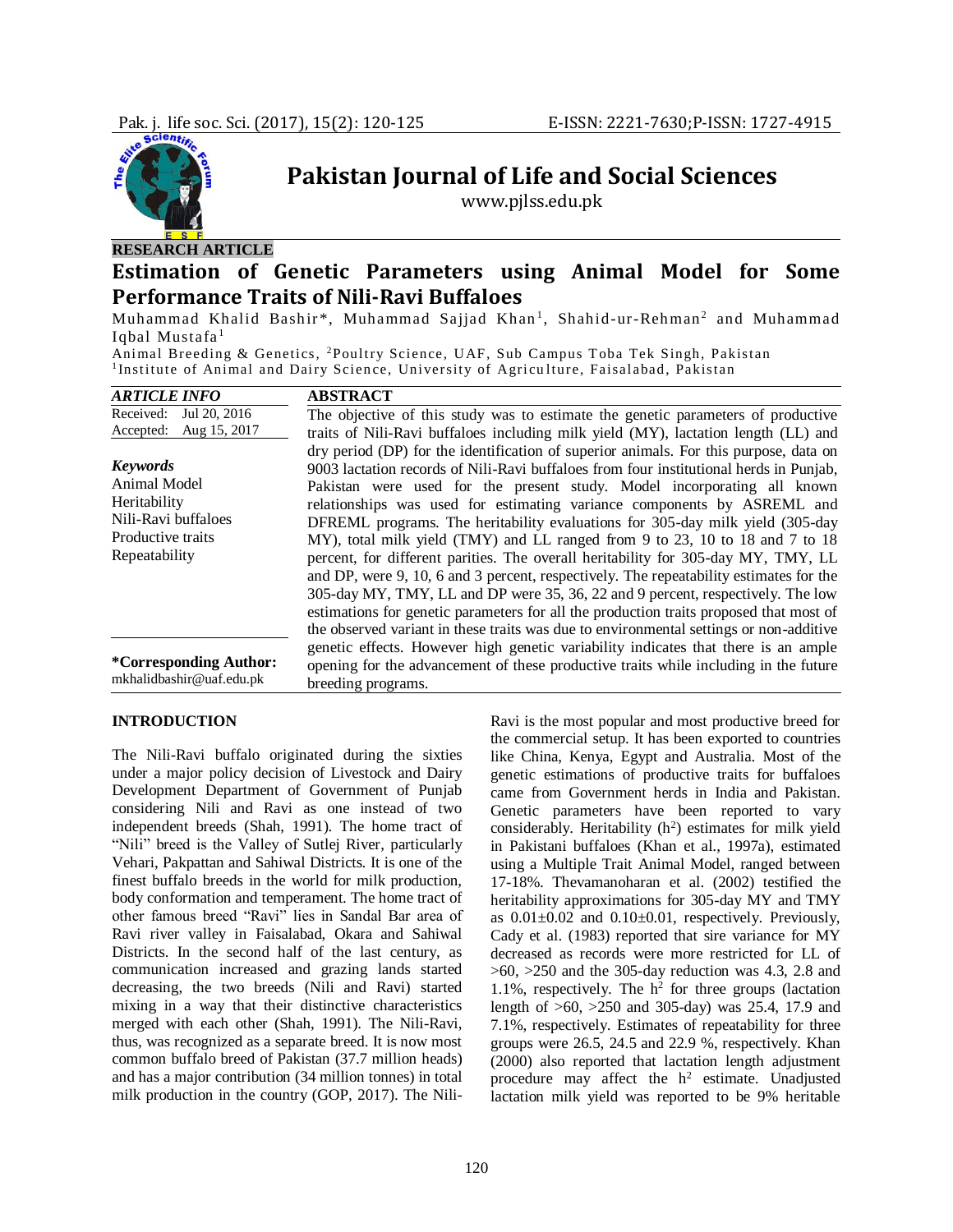while adjusted milk yield was 12%. In Indian studies, h<sup>2</sup> for lactation milk yield had been reported between 0.08 to 0.65 (Jakhar el al., 2017). In Indian Murrah higher h<sup>2</sup> estimates for TLMY, 305MY were recorded as 0.392±0.114 and 0.348±0.118, respectively. Egyptian studies on genetic parameters for lactation milk yield also indicated a wide variation of  $h^2$ estimates (0.05 to 0.30). Most of these studies utilized data from a single experimental herd. Heritability estimates from field recorded herds had only been reported for Italian buffaloes. Pilla and Moili (1992) reported that 305-day milk yield had heritability of 0.27. Later, Rosati and VanVleck (2002) reported lower estimates (0.14) using large data set on buffaloes. Catillo et al. (2001) reported estimate for milk yield of 0.19 for Italian buffaloes. Heritability and repeatability estimates for other traits even vary more widely. Similarly, there is no consensus on genetic correlations among various traits. For example, milk yield and lactation length have been reported to high genetic correlation of -0.15 (Peeva, 1997) and 1.0 (Mohamed et al., 1993). Difference of population, methodology, season and adjustment for other factors such as lactation length are commonly recognized reasons (Bashir et al., 2015). Breed improvement reforms in buffalo are very limited (Moioli et al., 2000) and with the exception of Italian studies, limited population data have been used to estimate the genetic trends.

As implementation of a breeding program in buffalos, requires genetic variation and estimation of genetic parameters such as heritability and repeatability. The genetic configuration of a population can be studied by bearing in mind the relative significance of heredity and environmental aspects affecting it. Estimation of genetic parameters for different productive traits of Nili-Ravi buffaloes in Pakistan have previously been based on the intra-sire regression of daughter on dam and covariance of paternal half-sibs, with pre-adjustment of fixed effects in the model. Breed improvement program in buffalo in Pakistan are new (Khan, 2001) but their expansion to more institutional and private herds requires estimates of genetic parameters and genetic correlation between economic traits.

The existing study aimed to estimate the heritability and repeatability of different productive traits in Nili-Ravi buffaloes and to suggest the plan for the future breeding plan for genetic improvement regarding dairy buffaloes in the country.

### **MATERIALS AND METHODS**

Production records of Nili-Ravi buffaloes were obtained from the four Government herds of Livestock and Dairy Development Department of Punjab province; namely Livestock Experiment Station, Haroonabad, (LESHA) from 1979-2000; Livestock Experiment Station, Chak

Katora, (LESCK) from 1971-2000; Livestock Experiment Station Khushab, (LESKH) from 1979- 2000 and Livestock Production Research Institute, Bahadurnagar, (LPRIBN) from 1971-2000 for the present study. Production traits included 305-day milk yield (305-day MY), total milk yield (TMY), lactation length (LL) and dry period (DP).

Data on 305-day MY and TMY were based on actual weekly milk records. Lactations shorter than 60 days were excluded (5.2 %). Incomplete lactation records of buffaloes due to culling, abortion or diseases were also excluded from this study (Bashir et al., 2015).

Data was edited using the descriptive statistics the Statistical Analysis Systems and genetic parameters were estimated using Multiple Trait Animal Model. DFREML program was used to estimate genetic parameters (Meyer, 1997). Co-variance components were estimated with both uni-variate and bi-variate models. The basic model fitted was as follows:

 $Y = Xb + Zu + e$ 

Where,

 $Y =$  Vector of observations,

 $X$  and  $Z =$  Design matrices for fixed and random effects, respectively,

 $b =$  Vector of fixed effects having herd-year of calving, calving season and age code (Iqbal, 1996),

 $u =$  Vector of individual animal breeding values

e = Vector of random error terms.

The bivariate model was used as under.

 $Y = (I_t \otimes X)b + (I_t \otimes Z_1)a + (I_t \otimes Z_2)p + e$ 

Where, Y is a matrix of dependent variable having vectors of lifetime traits; b is vector of fixed effects; t is number of traits i.e. 2;  $\otimes$  is Kronecker product, a, p, and e are random animal, permanent environment and temporary environment effects, respectively;  $X$ ,  $Z_1$  and  $Z_2$  are incidence matrices for vectors b, a and p. Fixed effects included 94 herd-year combinations.

When combined analysis was performed for first five parities 'u' in the model also had permanent environment effect. The assumptions for explanations of various vectors and matrices were similar to univariate and bivariate analysis (Khan, 1998, 1997).

#### **RESULTS AND DISCUSSION**

### **Lactation milk yield**

A heritability estimate of 305-day MY from univariate animal model was 0.10±0.02 for all lactation records (Table 1). The analysis of individual parities depicted increasing trend from  $1<sup>st</sup>$  to  $5<sup>th</sup>$  parities. The  $h<sup>2</sup>$  was highest  $(0.23 \pm 0.11)$  for  $5<sup>th</sup>$  parity. When combined analysis was performed for  $1<sup>st</sup>$  five parities  $(0.10\pm0.2)$ or all ten parities  $(0.09 \pm 0.02)$ , estimate was the same. Heritability estimate in the present study was to some extent lower than the earlier studies for Nili-Ravi in Pakistan where estimate ranged between 0.14 to 0.18 or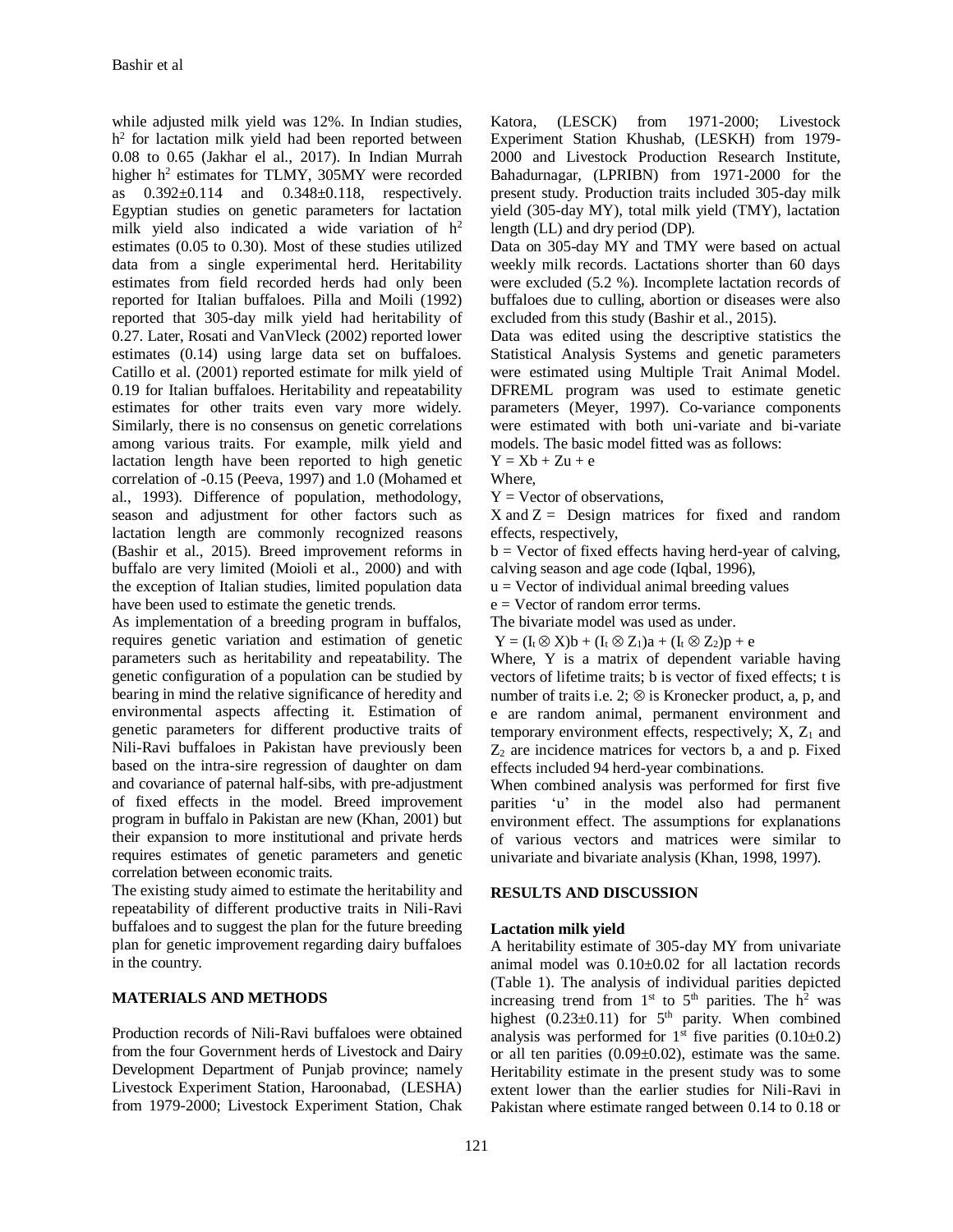Indian Nili-Ravi (0.15 to 0.19), Bulgarian (0.12), Egyptain (0.13), Italian (0.14), Murrah (0.14) and Surti (0.17) buffaloes (Khan et al., 1997a, b; Tailor et al., 1992a; Pareek and Narang, 2014). The heritability of milk yield increased with the increase in lactation number. In Simmental and Brown Swiss cattle, Emmerling et al. (2002) reported the  $h^2$  for  $1<sup>st</sup>$ ,  $2<sup>nd</sup>$  and later parities were 0.20, 0.23 and 0.25, respectively. The change between first and later lactation for lactation milk yield were not large. The increase in  $h^2$  across parities had also been reported for Ayrshire, Guernsey, Holstein and Jersey in Canada (Jorjani, 2000). Yang et al. (2005) also reported the increase in  $h<sup>2</sup>$  of milk yield from  $1<sup>st</sup>$  to  $6<sup>th</sup>$  parity. In present study, error variance did not significantly increase across the parities, which ultimately resulted in non-significantly different heritability estimates across the parities.

The repeatability estimates for combined analysis of all parities were found 0.35 and 0.36 for 305-day MY and TMY, respectively (Table 1) which were same when data were restricted to first five parities. Repeatability estimates obtained in this study were similar to the previous studies on Murrah, Nili-Ravi, Egyptian, Surti and Italian buffaloes (Khan et al.*,* 1996; Hamed, 1994; Jamuna et al., 2015; Pilla and Moioli, 1992; Morammazi et al. 2010; Jakhar et al. 2017). These estimates suggested that culling for the milk yield could be done on a first lactation record to improve the performance of herd.

### **Lactation length**

The  $h^2$  estimate for the lactation length was  $0.06 \pm 0.017$ (Table 1). Low  $h^2$  for lactation length obtained in the present study are in conformity with the previous findings on Nili-Rani and Murrah buffaloes (Khan, 1997; Salah-ud-Din, 1989; Dutt and Taneja, 1995; Rana et al., 2002; Jakhar et al., 2017). The  $h^2$  estimates from these studies ranged from  $0.05\pm0.13$  to  $0.07\pm0.07$ .

Repeatability of lactation length was  $0.20$  when  $1<sup>st</sup>$  five lactations were used and 0.21 when all lactations were included in the data set (Table 1). The present repeatability estimate for lactation length is similar to previous reports (Khan, 1997; Khan and Chaudhry, 2000) in Pakistani buffaloes. A very low estimate of 0.04 for Murrah was reported by Sesana et al. (2014) but later studies (Pareek and Narang, 2014) reported higher estimates (0.17 to 0.25) for the Murrah breed. The estimates of repeatability in Egyptian buffaloes were even higher (0.21 to 0.45) as reported by Ashmawy (1991) and Ayyat et al. (1996) and in cattle by Ayalew et al. (2017).

### **Dry period**

The  $h<sup>2</sup>$  estimate for dry period in present study based on 7283 lactation records was  $0.03\pm0.01$  (Table 1). The h<sup>2</sup> estimate obtained in the present study is similar to the Pakistani (0.07 to 0.09), Egyptian (0.07 to 0.13) and Indian buffaloes (0.08 to 0.11) (Thevamanoharan et al., 2002; Aziz et al., 2001; Khan, 1997; Ayyat et al., 1996; Dutt and Taneja, 1995; Tailor et al., 1992b). The  $h^2$ 

Table 1: Hertability (h<sup>2</sup>) and repeatability (r) estimates with standard errors, additive  $(\sigma^2_a)$ , phenotypic  $(\sigma^2_p)$ , **environmental variances and coefficient of variation (CV) for the productive traits**

| Traits                     | N    | $h^2 \pm SE$     | $\sigma^2$ <sub>a</sub> | $\sigma_{p}^{2}$ | $\sigma^2$ <sub>e</sub> | <b>CV</b> | r     |
|----------------------------|------|------------------|-------------------------|------------------|-------------------------|-----------|-------|
| 305-day milk yield (kg)    |      |                  |                         |                  |                         |           |       |
| Parity 1                   | 2050 | $0.136 \pm 0.04$ | 39767.98                | 291522.90        | 251754.9                | 32.08     |       |
| Parity 2                   | 1797 | $0.160 \pm 0.05$ | 58461.64                | 363730.27        | 305268.6                | 34.28     |       |
| Parity 3                   | 1533 | $0.145 \pm 0.05$ | 48835.93                | 335561.31        | 286725.4                | 32.36     |       |
| Parity 4                   | 1192 | $0.209 \pm 0.06$ | 66499.53                | 317870.19        | 251370.7                | 32.36     |       |
| Parity 5                   | 875  | $0.235 \pm 0.11$ | 77007.66                | 326433.25        | 249425.6                | 32.50     |       |
| upto 5th parity            | 7446 | $0.105 \pm 0.02$ | 35501.40                | 337255.50        | 215886.3                | 33.34     | 0.359 |
| All parities               | 9003 | $0.095 \pm 0.02$ | 31908.85                | 335519.57        | 219583.0                | 33.49     | 0.345 |
| Total lactation yield (kg) |      |                  |                         |                  |                         |           |       |
| Parity 1                   | 2050 | $0.136 \pm 0.04$ | 58692.00                | 431420.51        | 372728.5                | 36.25     |       |
| Parity 2                   | 1797 | $0.151 \pm 0.05$ | 74758.78                | 493968.18        | 419209.4                | 37.41     |       |
| Parity 3                   | 1533 | $0.158 \pm 0.06$ | 74009.11                | 468391.50        | 394382.4                | 35.83     |       |
| Parity 4                   | 1192 | $0.186 \pm 0.06$ | 80433.88                | 432256.58        | 351822.7                | 35.61     |       |
| Parity 5                   | 875  | $0.183 \pm 0.11$ | 77444.34                | 423032.91        | 345588.6                | 35.05     |       |
| upto 5th parity            | 7446 | $0.109 \pm 0.03$ | 51568.77                | 469023.25        | 292767.3                | 36.84     | 0.375 |
| All parities               | 9003 | $0.103 \pm 0.02$ | 47959.47                | 463693.05        | 296035.0                | 37.00     | 0.361 |
| Lactation length (days)    |      |                  |                         |                  |                         |           |       |
| Parity 1                   | 2050 | $0.061 \pm 0.04$ | 432.07                  | 6976.67          | 6544.6                  | 29.33     |       |
| Parity 2                   | 1797 | $0.074 \pm 0.04$ | 489.66                  | 6616.98          | 6127.3                  | 28.74     |       |
| Parity 3                   | 1533 | $0.065 \pm 0.05$ | 383.73                  | 5835.74          | 5452.0                  | 27.11     |       |
| Parity 4                   | 1192 | $0.184 \pm 0.07$ | 1113.49                 | 6025.87          | 4912.4                  | 28.07     |       |
| Parity 5                   | 875  | $0.118 \pm 0.08$ | 636.01                  | 5740.77          | 5104.7                  | 27.58     |       |
| upto 5th parity            | 7446 | $0.071 \pm 0.02$ | 471.44                  | 6621.11          | 5288.8                  | 28.93     | 0.201 |
| All parities               | 9003 | $0.064 \pm 0.02$ | 417.03                  | 6515.57          | 5170.8                  | 29.01     | 0.206 |
| Dry period (day)           | 7283 | $0.033 \pm 0.01$ | 551.01                  | 16358.42         | 14886.7                 | 49.55     | 0.090 |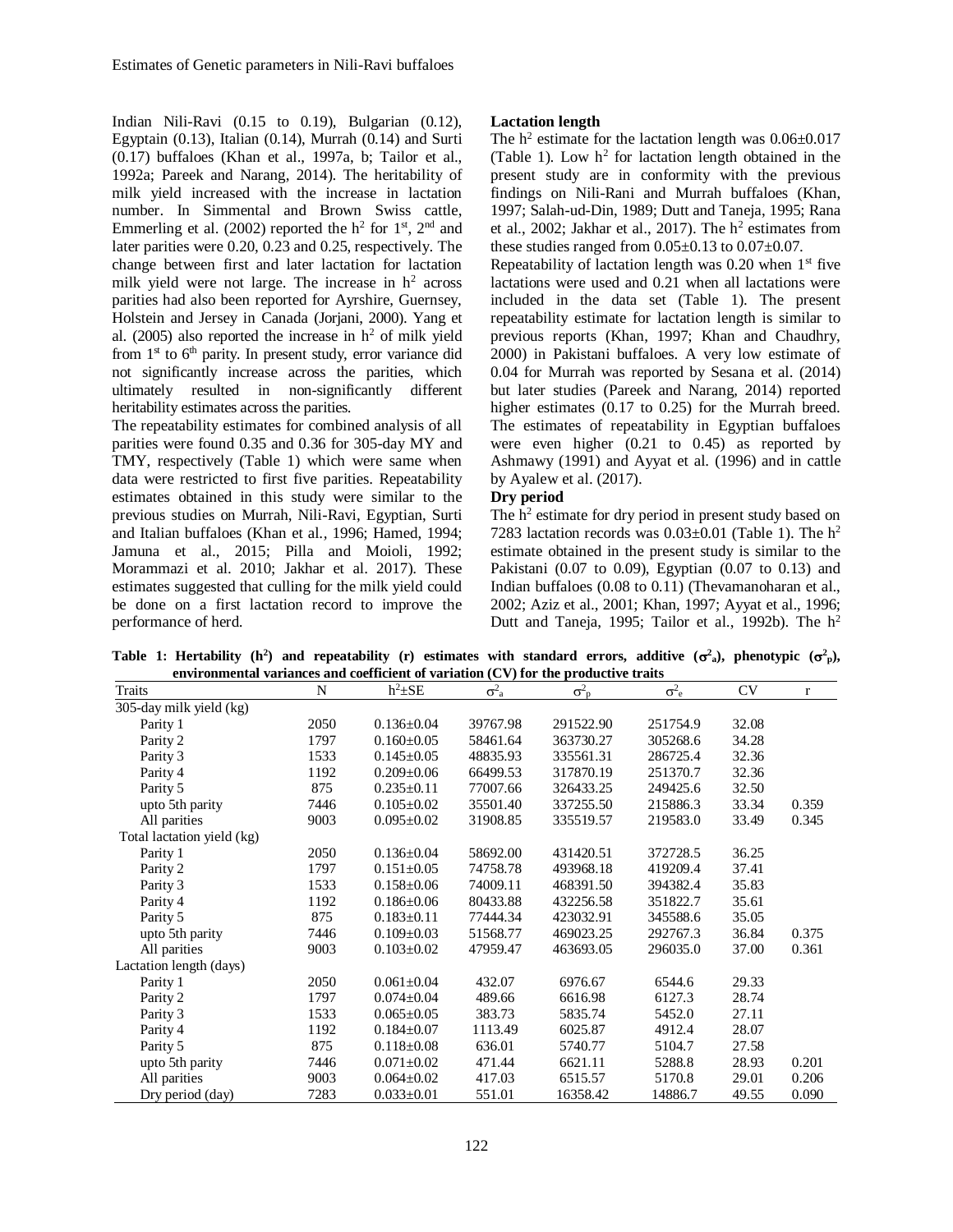estimated by four methods for first dry period were 0.14, 0.12, 0.09 and 0.09, respectively under univariate and multivariate REML analyses. The low magnitude of  $h^2$  clearly indicated that this is influenced by the environmental factors and this trait may be improved by better feeding and management practices (Jakhar et al., 2017; Yadav and Singh, 2016).

The repeatability estimates for the dry period was 0.09 in the present study. Repeatability estimates for dry period in Pakistani buffaloes have been reported to range between 0.09-0.20 (Thevamanoharan et al., 2002; Salah-ud-Din, 1989). For Indian breeds estimates have also been higher (0.10 to 0.20) than the present study (Jamuna et al., 2015). Metry et al. (1994) reported dry period to have repeatability of 0.22 in Egyptian buffaloes while Ashmawy (1991) and Ayyat et al. (1996) reported estimates of 0.22 and 0.28, respectively.

## **Conclusions**

Genetic parameters estimated for various productive traits in the present study were in the generally reported range of parameters for buffaloes. Milk yield was lowly heritable (10%) with high repeatability (35%). Genetic control of milk yield and lactation length was different for different parities. Genetic base needs to be widened to increase the genetic variation. Genetic selection of young bulls under artificial insemination program would be one segment requiring priority for better genetic gain.

## **Acknowledgements**

Authors are thankful to the Directorate of L&DD, Punjab and University of Agriculture, Faisalabad, Pakistan for the availability of Data and facilities to complete this study.

## **Authors' contribution**

Research work was completed by MKB with the help of MSK and data collection and provision of literature by MIM and SUR and their valuable suggestion regarding design of experiment and data analysis.

## **REFERENCES**

- Ashmawy AA, 1991. Repeatability of productive traits in Egyptian buffaloes. Journal of Animal Breeding and Genetics, 108: 182-186.
- Ayalew W, M Aliy and E Negussie, 2017. Estimation of genetic parameters of the productive and reproductive traits in Ethiopian Holstein using multi-trait models. Asian-Australasian Journal of Animal Sciences, 30:1550-1556.
- Ayyat MS, IF Marai and OM El-Shafie, 1996. Factors affecting adjusted milk yield for lactation length in Egyptian buffaloes and their pattern of inheritance. Indian Journal of Animal Science, 66: 607-613.
- Aziz MA, SJ Schoeman, GF Jordaan, OM El-Chafie and AT Mahdy, 2001. Genetic and phenotypic variation of some reproductive traits in Egyptian buffalo. South African Journal of Animal Science, 31: 195-199.
- Bashir MK, MS Khan, M Lateef, MI Mustafa, MF Khalid, S Rehman and U Farooq, 2015. environmental factors affecting productive traits and their trends in Nili-Ravi buffaloes. Pakistan Journal of Life and Social Sciences, 13: 137‐144.
- Cady RA, SK Shah, EC Schermerhorn and RE McDowell, 1983. Factors affecting performance of Nili-Ravi buffaloes in Pakistan. Journal of Dairy Science, 66: 578- 586.
- Catillo G, B Moioli and F Napolitano, 2001. Estimation of genetic parameters of some productive and reproductive traits in Italian buffalo. Genetic evaluation with BLUP-animal model. Asian-Australasian Journal of Animal Sciences, 14: 747-753.
- Dutt T and VK Taneja, 1995. Genetic studies on first lactation length, first dry period and first calving interval in Murrah buffaloes. Indian Journal of Animal Science, 65: 339-340.
- Emmerling R, M Lindauer and EA Mantysaar, 2002. Multiple lactation random regression test-day model for Simmental and Brown Swiss in Germany and Austria. Proceedings of Interbull Open Meeting, Interlaaken, 26-27<br>May/Bulletin 29<sup>th</sup> International Bull May/Bulletin 29<sup>th</sup> International Bull Evaluation Service, Uppsala, pp: 111-117.
- GOP (Government of Pakistan), 2017. Economic Survey of Pakistan. Economic Advisor Wing, Finance Division, Govt. of Pakistan, Islamabad, Pakistan.
- Hamed MK, 1994. Age and days open correction factors and repeatability estimates for yield and interval traits in Egyptian buffaloes. Egyptian Journal of Animal Production, 31: 163-177.
- Iqbal J, 1996. Sire evaluation on partial lactation records in Sahiwal cattle and Nili-Ravi buffaloes. PhD Thesis, University of Agriculture, Faisalabad, Pakistan.
- Jakhar V, AS Yadav and SS Dhaka, 2017. Estimation of genetic parameters for production and reproduction traits in Murrah Buffaloes. International Journal of Current Microbiology and Applied Sciences, 6: 4297-4303.
- Jorjani H, 2000. Impact of input data quality on national genetic evaluations. Journal of Dairy Science, 83 (Suppl 1): 53.
- Jamuna V, AK Chakravarty, A Singh and CS Patil, 2015. Genetic parameters of fertility and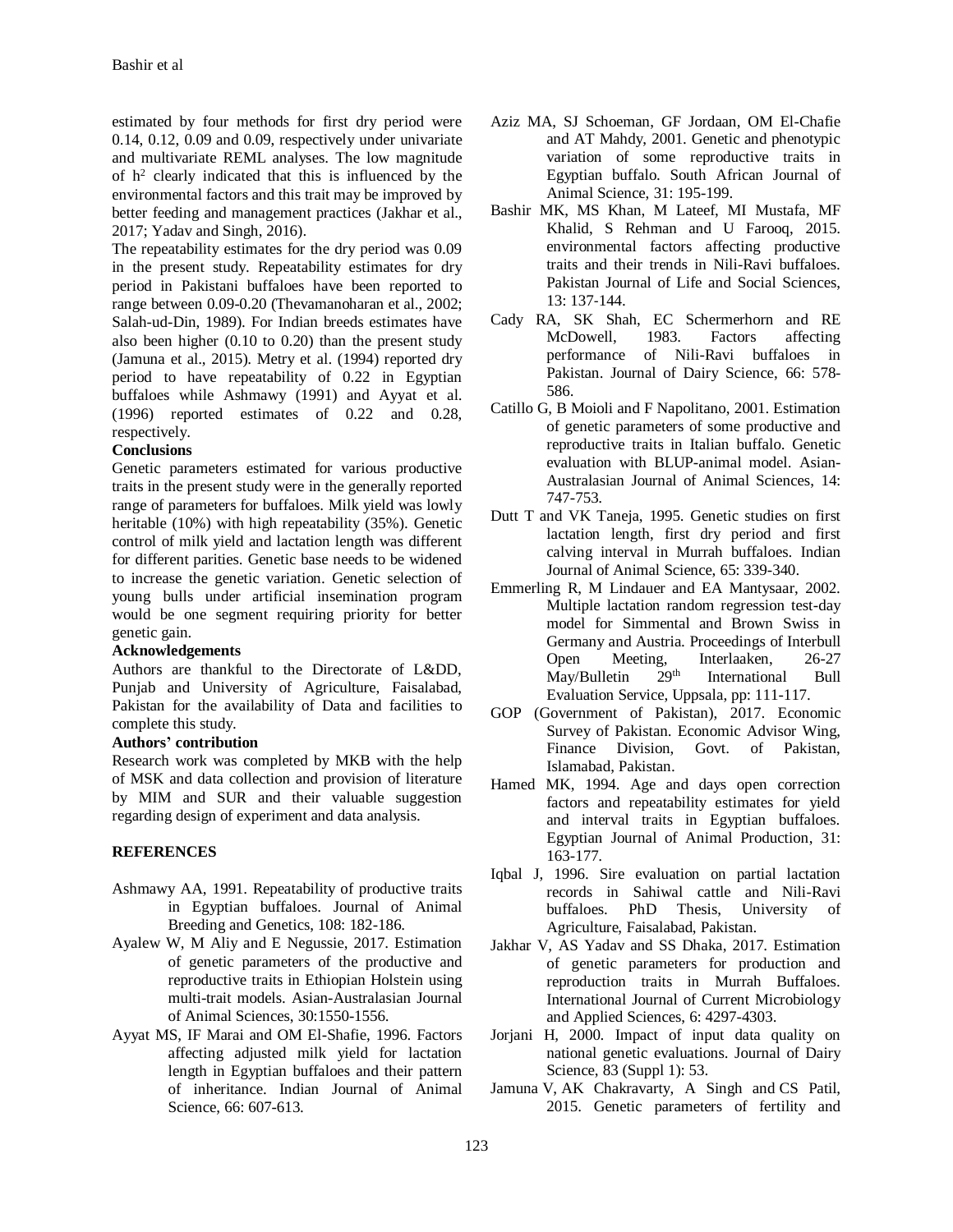production traits in Murrah buffaloes. Indian Journal of Animal Research, 49: 288-291.

- Khan MA, G Mohiuddin and K Javed, 1996. Inheritance of some performance traits in Nili-Ravi buffaloes. Proceedings of  $2<sup>nd</sup>$  Asian Buffalo Congress, October. 9-12, Manila. Philippines [\(http://agris.fao.org/agris](http://agris.fao.org/agris-search/search.do?recordID=PH1999101177)[search/search.do?recordID=PH1999101177;](http://agris.fao.org/agris-search/search.do?recordID=PH1999101177) Retreived on 16 Dec 2106 ).
- Khan MS, 1998. Animal model evaluation of Nili-Ravi buffaloes. Proceedings of 6<sup>th</sup> World Congress on Genetics Applied to Livestock Production, Armidale, NSW, Australia.
- Khan MS, 2000. Lactation length adjustment in Nili-Ravi buffalo- A new procedure. Buffalo. Newsletter, 14: 4-5.
- Khan MS, 2001. Development strategies for genetic evaluation of cattle and buffaloes in Pakistan. ACIAR, 108: 57-62.
- Khan MS and HZ Chaudhry, 2000. Lactation length and its behaviour in Nili-Ravi buffaloes. Journal of Veterinary Science, 20: 81-84.
- Khan MS, GE Shook, AA Ashghar, MA Chaudhry and RE McDowell, 1997a. Genetic parameters of milk yield and adjustment for age at calving in Nili-Ravi. Asian-Australasian Journal of Animal Sciences, 10: 505-529.
- Khan MS, KZ Gondal, SH Raza and AA Ashghar, 1997b. First lactation genetic parameters of buffaloes under multiple trait animal model. Agricultural Science (Oman), 2: 27-30.
- Sesana RC, F Baldi, RRA Borquis, AB Bignardi1, NA Hurtado-Lugo, L El-Faro, LG Albuquerque and H Tonhati, 2014. Estimates of genetic parameters for total milk yield over multiple ages in Brazilian Murrah buffaloes using different models. Genetics and Molecular Research, 13: 2784-2795.
- Metry GH, HA El-Rigalaty, JC Wilk and RE McDowell, 1994. Factors affecting the performance of Egyptian buffalo. Mansoura University Journal of Agricultural Sciences, 32: 827-841.
- Meyer K. 1997. User notes of DFREML. Version 3.0.
- Mohamed M, AM Kawther and AS Khattab, 1993. Genetic relationship of age and weight at first calving with first lactation milk yield in Egyptian buffaloes. Buffalo Bulletin, 12: 38- 46.
- Moioli B, J Maki-Hokkonen, S Galal and M Zjalic (Eds). 2000. Animal Recording for Improved Breeding and Management Strategies for Buffaloes. Proc. Workshop. Bled, Slovenia (16-17 May, 2000), ICAR Technical Series 4. Rome, Italy. (https://cgspace.cgiar.org/handle/ 10568/10321; Retrieved on 24 Dec 2016).
- [Morammazi](http://www.tandfonline.com/author/Morammazi%2C+S) S, [R Torshizi,](http://www.tandfonline.com/author/Torshizi%2C+R) Y [Rouzbehan](http://www.tandfonline.com/author/Rouzbehan%2C+Y) and [MB](http://www.tandfonline.com/author/Sayyadnejad%2C+MB)  [Sayyadnejad,](http://www.tandfonline.com/author/Sayyadnejad%2C+MB) 2010. Estimates of genetic parameters for production and reproduction traits in Khuzestan buffalos of Iran. Italian Journal of Animal Science, 6: 421-424.
- Pareek NK and R Narang, 2014. Genetic analysis of first lactation persistency and milk production traits in graded Murrah buffaloes. Buffalo Bulletin, 33: 432-436.
- Peeva TZ, 1997. Genetic parameters of selection traits in buffaloes. Proceedings of 5<sup>th</sup> World Buffalo Congress held at Italy, pp: 506-509.
- Pilla AM and BM Moioli, 1992. Genetic evaluation of buffaloes for milk yield using the animal model. Zootecnica e Nutrizione Animale, 18: 207-218.
- Rana ZS, DS Dalal, ML Sangwan and CP Malik, 2002. Performance status of Murrah buffaloes for first lactation traits-A review. Proceedings of 7 th World Congress on Genetics Applied to Livestock Production, Montpellier, France, pp: 1-3.
- Rosati A and LD VanVleck, 2002. Estimation of genetic parameters for milk, fat, protein and mozzarella cheese production in the Italian river buffalo population. Livestock Production Science, 74: 185-190.
- Salah-ud-Din, 1989. The genetic analysis of production and reproduction traits in Nili-Ravi buffalo in Pakistan. PhD Thesis, The Ohio State University, Columbus, USA.
- Sesana RC, F Baldi, RRA Borquis, AB Bignardi, NA Hurtado-Lugo, L El Faro, LG Albuquerque and H Tonhati, 2014. Estimates of genetic parameters for total milk yield over multiple ages in Brazilian Murrah buffaloes using different models. Genetics and Molecular Research, 13: 2784-2795.
- Shah SK, 1991. Buffaloes of Pakistan. Pakistan Agricultural Council, Islamabad, Pakistan, pp: 3-4.
- Tailor SP, LS Jain and M Tusavara, 1992a. Analysis of milk yield, lactation length and dry period in Surti buffaloes. Indian Journal of Animal Science, 62: 479-481.
- Tailor SP, LS Jain and M Tusavara, I992b. Genetic studies on lactation length and dry period in Surti buffaloes. International Journal of Animal Science, 7: 115-117.
- Thevamanoharan K, W Vandepitte, G Mohiuddin and K Javed, 2002. Animal model heritability estimates for various production and reproduction traits of Nili-Ravi buffaloes. International Journal of Agriculture and Biology, 4: 357-361.